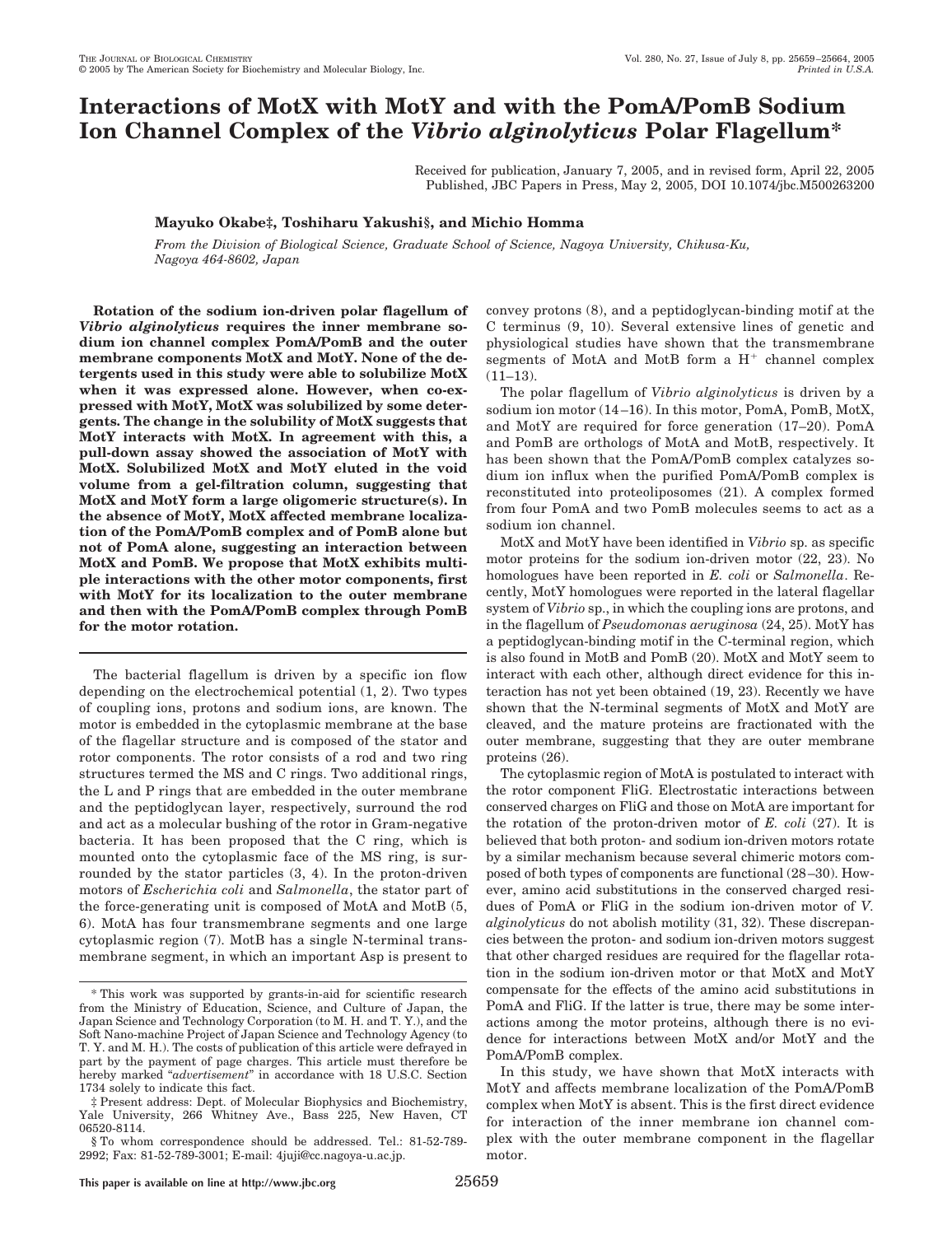### 25660 *Interactions among Flagellar Motor Components*

## TABLE I *Bacterial strains and plasmids*

Rif', rifampicin-resistant; Laf<sup>-</sup>, defective in lateral flagellar formation; Km', kanamycin-resistant

| Strain or plasmid               | Genotype or description                                                                            | Reference |
|---------------------------------|----------------------------------------------------------------------------------------------------|-----------|
| <i>V. alginolyticus</i> strains |                                                                                                    |           |
| VIO542                          | $\mathrm{Rif}^{\mathrm{r}}$ Laf <sup>-</sup> motY542                                               | 20        |
| NMB94                           | Laf <sup>-</sup> $motX94$                                                                          | 19        |
| <b>NMB191</b>                   | $Rif' Laf' \Delta pomAB$                                                                           | 34        |
| Plasmids                        |                                                                                                    |           |
| pSU <sub>41</sub>               | kan (Km <sup>r</sup> ) $P_{\text{loc}}$ lacZ $\alpha$                                              | 36        |
| pIO6                            | pSU38, 1.0-kb HindIII-XbaI fragment $(motY^+)$                                                     | 20        |
| pKJ401                          | $pSU41$ , 700-bp XbaI-BamHI fragment $(motX^+)$                                                    | 26        |
| pKJ502                          | $pSU41$ , 1.0-kb Sall-XbaI fragment $(motY^+)$                                                     | 26        |
| pKJ503                          | $pSU41$ , 1.0-kb Sall-Xbal fragment ( <i>motY-his</i> <sup>+</sup> )                               | 26        |
| pKJ601                          | $pKJ502$ ( <i>motY</i> <sup>+</sup> ), 700-bp XbaI-BamHI fragment ( <i>motX</i> <sup>+</sup> )     | 26        |
| pKJ602                          | $pKJ502$ ( <i>motY</i> <sup>+</sup> ), 700-bp XbaI-BamHI fragment ( <i>motX-his</i> <sup>+</sup> ) | This work |
| pKJ701                          | $pKJ601$ (motY <sup>+</sup> motX <sup>+</sup> ), 1.9-kb BamHI-SacI fragment (pomAB <sup>+</sup> )  | 26        |
| pMO401                          | $pSU41$ , 700-bp ClaI-BamHI fragment $(motX^+)$                                                    | 19        |
| pMO402                          | pSU41, 700-bp ClaI-BamHI fragment $(motX-his_{\epsilon}^+)$                                        | This work |
| pMO711                          | $pKJ401$ ( <i>motX</i> <sup>+</sup> ), 1.9-kb BamHI-SacI fragment ( <i>pomAB</i> <sup>+</sup> )    | This work |
| pMO712                          | $pKJ502$ ( <i>motY</i> <sup>+</sup> ), 1.9-kb BamHI-SacI fragment ( <i>pomAB</i> <sup>+</sup> )    | This work |
| pMO721                          | $pKJ401$ ( <i>motX</i> <sup>+</sup> ), 800-bp BamHI fragment ( <i>pomA</i> <sup>+</sup> )          | This work |
| pMO722                          | $pKJ401$ ( <i>motX</i> <sup>+</sup> ), 1.1-kb BamHI-SacI fragment ( <i>pomB</i> <sup>+</sup> )     | This work |
| $p$ SK603                       | $pSU41$ , 1.1-kb BamHI-SacI fragment ( $pomB^+$ )                                                  | 37        |
| pYA301                          | $pSU41$ , 800-bp BamHI fragment (pomA <sup>+</sup> )                                               | 37        |
| pYA303                          | $pSU41$ , 1.9-kb BamHI-SacI fragment (pomAB <sup>+</sup> )                                         | 37        |

#### EXPERIMENTAL PROCEDURES

*Bacterial Strains and Growth Conditions—*The *E. coli* strain JM109 was used for DNA manipulations (33). The *V. alginolyticus* strains used in this study are listed in Table I. *V. alginolyticus* cells were cultured at 30 °C in VC medium (0.5% Tryptone, 0.5% yeast extract, 0.4%  $K_2HPO<sub>4</sub>$ , 3% NaCl, 0.2% glucose) or in VPG medium (1% Tryptone, 0.4% K2HPO4, 3% NaCl, 0.5% glycerol). The *E. coli* strains used for DNA manipulations and membrane localization experiments were cultured at 37 °C in LB medium (1% Tryptone, 0.5% yeast extract, 0.5% NaCl). When necessary, kanamycin was added to a final concentration of 100  $\mu$ g/ml (for *V. alginolyticus*) or 50  $\mu$ g/ml (for *E. coli*).

*Plasmid Construction—*DNA manipulations were carried out according to standard procedures (35). Plasmids used in this study are listed in Table I. Plasmid pKJ402, which was constructed by PCR using synthetic oligonucleotide primers, encodes the C-terminal hexahistidine-tagged MotX (MotX-His $_6$ ). The nucleotide sequence of 5'-CATCAC-CATCACCATCACTAAGGATCC-3' (the BamHI site is underlined) was inserted between the 3' end of the *motX* open reading frame and the BamHI site of plasmid pKJ401. Because this plasmid complemented a  $motX$  mutant of *V. alginolyticus*, the C-terminal  $His<sub>6</sub>$  tag does not appear to perturb MotX function (data not shown). The 700-bp XbaI-BamHI fragment (containing  $motX-his<sub>6</sub>$ ) of pKJ402 was inserted into pKJ502 (carrying *motY*) to construct a plasmid, pKJ602, that carries an artificial *motY*-*motX-his6* operon. The 1.9-kb BamHI-SacI fragment (containing *pomAB*) of pYA303 was inserted into pKJ401 (carrying *motX*), constructing a plasmid, pMO711, that carries an artificial *motXpomAB* operon. This BamHI-SacI fragment was inserted into pKJ502 (carrying *motY*) to construct a plasmid, pMO712, which carries an artificial *motY-pomAB* operon. The 0.8-bp BamHI fragment (containing *pomA*) of pYA301 was inserted into pKJ401 to construct a plasmid, pMO721, which carries an artificial *motX-pomA* operon. The 1.1-kb BamHI-SacI fragment (containing *pomB*) of pSK603 was inserted into pKJ401; the resultant plasmid, pMO722, carries an artificial *motXpomB* operon. The motor genes of the plasmids constructed here do not have their native promoters and are under the control of the *lac* promoter operator. Transformation of *Vibrio* cells by electroporation was carried out as described previously (38).

*Membrane Preparation—Vibrio* cells harboring plasmids were cultured at 30 °C in VPG medium. Cells were harvested, washed twice with V-buffer  $(25 \text{ mm Tris-HCl, pH } 7.5, 10 \text{ mm } \text{MgCl}_2, 300 \text{ mm NaCl})$ , and stored at  $-80$  °C until use. The frozen cells were thawed and resuspended (0.2 g, wet weight/ml) in 20 mM Tris-HCl, pH 8.0, 5 mM  $MgSO<sub>4</sub>, 0.5$  mM phenylmethylsulfonyl fluoride, 10  $\mu$ g/ml DNase I. Membrane vesicles were prepared by subjecting the suspension to a single passage through a French press (5501-M Ohtake Works) at 500 kg/cm2 at 4 °C. Undisrupted cells were removed by low speed centrifugation  $(10,000 \times g$  for 5 min at 4 °C), and the membrane fraction was recovered from the supernatant by ultracentrifugation at  $100,000 \times g$  for 2 h. The membrane pellet was suspended in 20 mm Tris-HCl, pH 8.0, 0.5 mm phenylmethylsulfonyl fluoride, 20% (w/v) glycerol and then homogenized and stored at  $-80$  °C until use.

*Detection of Proteins—*SDS-PAGE and immunoblotting were performed as described previously (34). The antibodies against MotX peptide and MotY peptide, which are referred to as MotX192 and MotY264, respectively, were prepared as described previously (19). Protein concentrations were determined with the BCA protein assay kit (Pierce).

*Membrane Solubilization by Detergents—*Membrane preparations were suspended in 20 mM Tris-HCl, pH 8.0, containing 0 or 450 mM NaCl to yield final concentrations of 10 mg of protein/ml. After 72 different kinds of detergents from Detergent Screens 1, 2, and 3 (Hampton Research) were added at 2-fold the critical micelle concentration, each suspension was mixed gently overnight at 4 °C and centrifuged for 10 min at 200,000  $\times g$  to separate the solubilized supernatant and the insoluble precipitate. For solubilization of MotX or MotY, five detergents were selected: *n*-heptyl-β-D-thioglucoside, *n*-octyl-β-D-glucoside, *n*-decylsulfobetaine (ZWITTERGENT 3-10), octanoyl-*N*-methylglucamide (MEGA-8), and nonanoyl-*N*-methylglucamide (MEGA-9).

*Pull-down Assay—*Membranes from NMB94 harboring pKJ602 or pKJ601 were suspended in 20TPG (20 mM Tris-HCl, pH 8.0, 0.5 mM phenylmethylsulfonyl fluoride, 10% (w/v) glycerol) containing 5 mM imidazole and  $1.5\%$  (w/v) *n*-octyl- $\beta$ -D-glucoside to yield final concentrations of 10 mg of protein/ml. The suspension was stirred overnight at 4 °C and centrifuged for 10 min at 200,000  $\times$  g. The clarified supernatant was passed through a  $Ni^{2+}$ -NTA-agarose<sup>1</sup> column (Qiagen), and then the column was washed with the same buffer. Elution was conducted three times with 20TPG containing 800 mM imidazole and 1.5%  $(w/v)$  *n*-octyl- $\beta$ -D-glucoside.

*Gel-filtration Chromatography—*The membrane fractions from NMB94 harboring pKJ601 were suspended in 20 mM Tris-HCl, pH 8.0,  $1.5\%$  (w/v) *n*-octyl- $\beta$ -D-glucoside to yield final concentrations of 10 mg of protein/ml. The suspension was stirred overnight at 4 °C and centrifuged for 10 min at  $200,000 \times g$ . The clarified supernatant (200  $\mu$ l) was separated on a Superdex<sup>TM</sup> 200HR 10/30 column (Amersham Biosciences) equilibrated with the same buffer at a flow rate of 0.5 ml/min. The eluates were collected in  $500-\mu l$  fractions starting 14 min after sample injection.

*Membrane Localization of Motor Proteins—E. coli* strain JM109 harboring plasmid pYA303, pMO711, pMO712, pSK603, pMO721, or pMO722 was grown on LB medium at 37 °C to mid-exponential phase, and expression of motor proteins was induced for 1 h by the addition of  $1 \text{ mm}$  isopropyl  $\beta$ -D-thiogalactopyranoside prior to harvest. The cells were harvested and converted to spheroplasts. The spheroplast suspension was sonicated, and the total membrane fraction was obtained by centrifugation (200,000  $\times g$ , 10 min) after the removal of unbroken spheroplasts. The total membranes were resuspended in 50 mm Tris-

<sup>&</sup>lt;sup>1</sup> The abbreviation used is:  $Ni<sup>2+</sup> - NTA$ , nickel-nitrilotriacetic acid.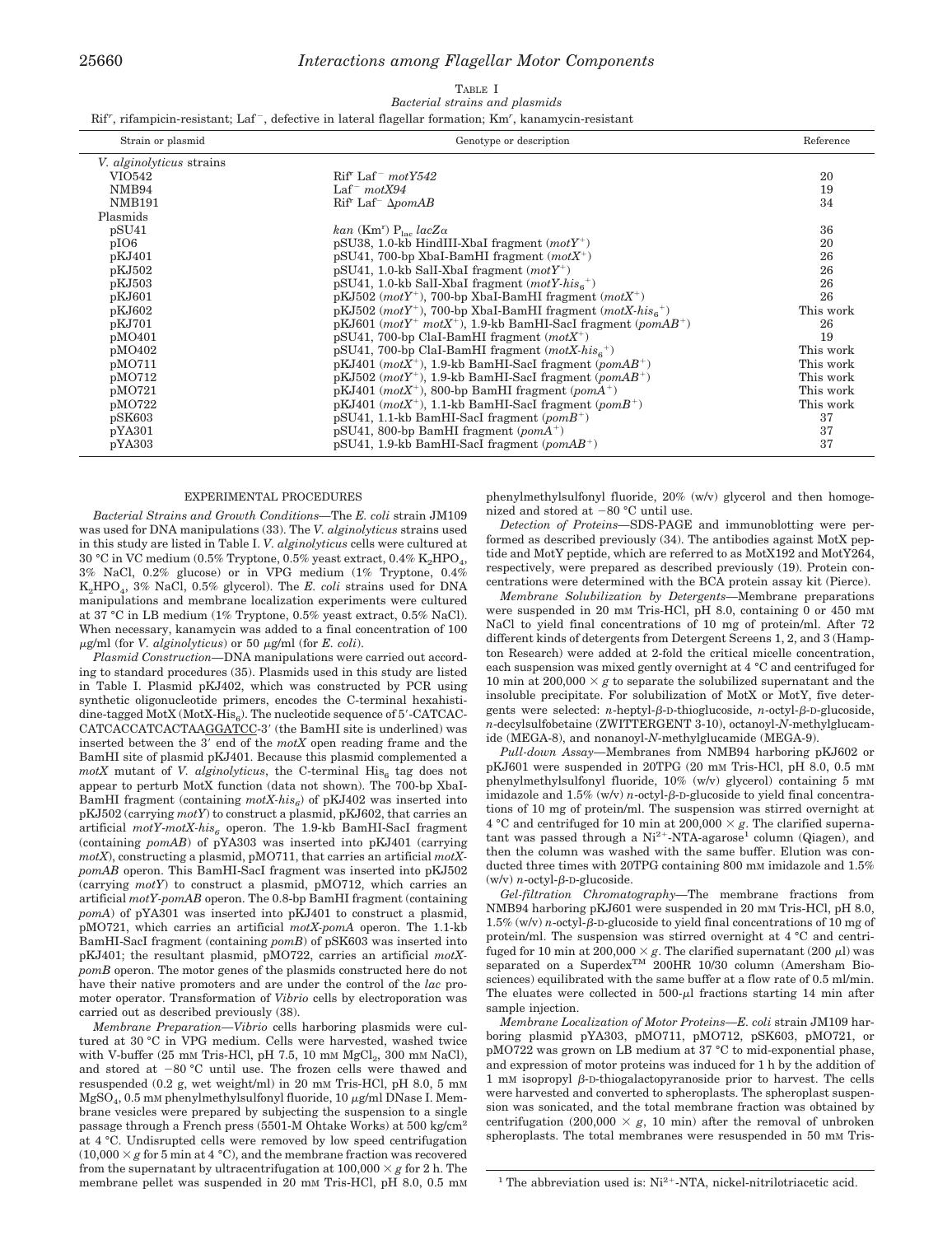

FIG. 1. **Solubilization of MotX and MotY by** *n***-octyl--D-glucoside (***A***) or ZWITTERGENT 3-10 (***B***).** Membranes of NMB94 harboring pKJ402 (*motX*) or pKJ601 (*motYmotX*) were treated overnight with a 2-fold concentration of the critical micelle concentration of the detergent in the presence or absence of NaCl. The supernatant (*S*) and pellet  $\overline{P}(P)$  were separated by ultracentrifugation (200,000  $\times g$ , 10 min) and subjected to SDS-PAGE and immunoblotting using anti-MotX and anti-MotY antisera.

HCl, pH 7.5, containing 1 mm EDTA and then applied to a 35-55%  $(w/w)$  stepwise sucrose gradient containing 50 mm Tris-HCl, pH 7.5, and 1 mm EDTA. After centrifugation at 80,000  $\times g$  for 12 h at 4 °C, the gradient was divided into 20–25 fractions from the bottom to the top. OmpA, SecG, MotX, MotY, PomA, and PomB proteins in each fraction were detected by SDS-PAGE followed by immunoblotting with the respective antibodies (19, 34, 39, 40).

#### RESULTS

*Solubilization of MotX and MotY—*Some detergents such as Triton X-100 solubilized MotY. However, MotX was not solubilized by any detergents used so far (26). To carry out biochemical characterization of these proteins in more detail, we examined 72 different kinds of detergents to determine whether they solubilize MotX and MotY. Because we have examined solubilization in the presence of 150 mm NaCl in a previous study (26), in this study we examined detergents in the presence or absence of 450 mM NaCl. We found that eight detergents, six nonionic (*n*-heptyl-β-D-thioglucoside, *n*-octyl-β-D-glucoside, CY- $\text{MAL-3}, \text{MEGA-8}, n\text{-hexyl-}\beta\text{-p-glucoside}, \text{and }\text{MEGA-9}) \text{ and two}$ zwitterionic (ZWITTERGENT 3-10 and FOS-choline-8), solubilized MotX and MotY when co-expressed from a plasmid (Fig. 1 for the second and seventh detergents in the above list). MotX and MotY were solubilized by these detergents only in the absence, but not in the presence, of salt. From the detergents listed above, we used *n*-heptyl- $\beta$ -D-thioglucoside, *n*-octyl- $\beta$ -Dglucoside, MEGA-8, MEGA-9, and ZWITTERGENT 3-10 to assess the solubility properties of MotX when it was expressed alone. None of the detergents solubilized MotX alone (Fig. 1 for the second and fifth detergents in the above list), suggesting that the solubility of MotX changed in the presence of coexpressed MotY, probably because of interactions between MotX and MotY.



FIG. 2. Pull-down assay of MotY with MotX-His<sub>6</sub>. Membranes of NMB94 ( $motX$ ) harboring pKJ602 ( $motYmotX\text{-}his_6$ ) (A) or pKJ601 ( $mo\text{-}$  $tYmotX$  (*B*) were solubilized overnight with  $1.5\%$  *n*-octyl- $\beta$ -D-glucoside in the absence of NaCl. The supernatant was passed through a  $Ni^{2+}$ -NTA column. The bound materials were eluted with high imidazole buffer after extensive washing of the column with low imidazole buffer as described under "Experimental Procedures." Solubilized membrane supernatant (*S*), column flow-through (*F*), column wash (*W*), and eluate (*E*) fractions were analyzed by SDS-PAGE and immunoblotting using anti-MotX and anti-MotY antisera.

*Interaction between MotX and MotY—*To investigate whether MotX actually interacts with MotY, we performed a pull-down assay with  $MotX-His_6$ . The binding efficiency of  $MotX-His<sub>6</sub>$  to a Ni<sup>2+</sup>-NTA resin was very poor, and almost the same amount of  $MotX-His<sub>6</sub>$  was recovered in the flow-through fraction as was in the applied materials (Fig. 2*A*, compare *lanes 1* and *2*). This may be because of sequestration of the C-terminal  $His<sub>6</sub>$  tag by oligomerization of MotX (see below). However, a small but significant amount of  $MotX-His<sub>6</sub>$  appeared in the elution fractions. Untagged MotY was also found in the elution fractions (Fig. 2*A*). On the other hand, neither MotX nor MotY was detected when untagged MotX and MotY were used, confirming that no nonspecific binding to the column occurred. Therefore, we conclude that MotX binds to MotY.

*Analytical Gel-filtration Chromatography of MotX and MotY—*To estimate the molecular size of the MotX/MotY complex, the proteins solubilized by *n*-octyl- $\beta$ -D-glucoside were analyzed by a Superdex<sup>TM</sup> 200 gel-filtration column. Both MotX and MotY eluted in the void volume (Fig. 3). Thus, it is likely that MotX and MotY form an oligomer(s) too large to analyze. In agreement with this result, such large oligomers were also detected in the high molecular weight fractions of a sucrose density gradient centrifugation experiment (data not shown). To rule out the possibility of artifactual oligomerization because of their overexpression, MotX solubilized from wild-type cells expressing only chromosomal levels of *motX* was also shown to elute in the void volume (data not shown).

The biochemical properties of MotY seemed to be drastically influenced by salt. Because most of MotY was present in the periplasmic space in soluble form in the absence of MotX (26), both membrane-bound (Fig. 4*A*) and soluble (Fig. 4*B*) MotY were analyzed by gel-filtration chromatography. Both forms eluted in the void volume in the absence of NaCl (Fig. 4, *upper panels*). On the other hand, in the presence of 300 mm NaCl, both membrane-bound and soluble MotY appeared in the fractions between albumin (67 kDa) and chymotrypsinogen A (25 kDa), which corresponds to the monomeric size of MotY (Fig. 4, *lower panels*). Similarly, the monomeric form of MotY was observed at the same concentration of KCl (data not shown).

*Alteration in Membrane Localization of PomA and PomB by Co-expression with MotX—*When co-expressed, MotX and MotY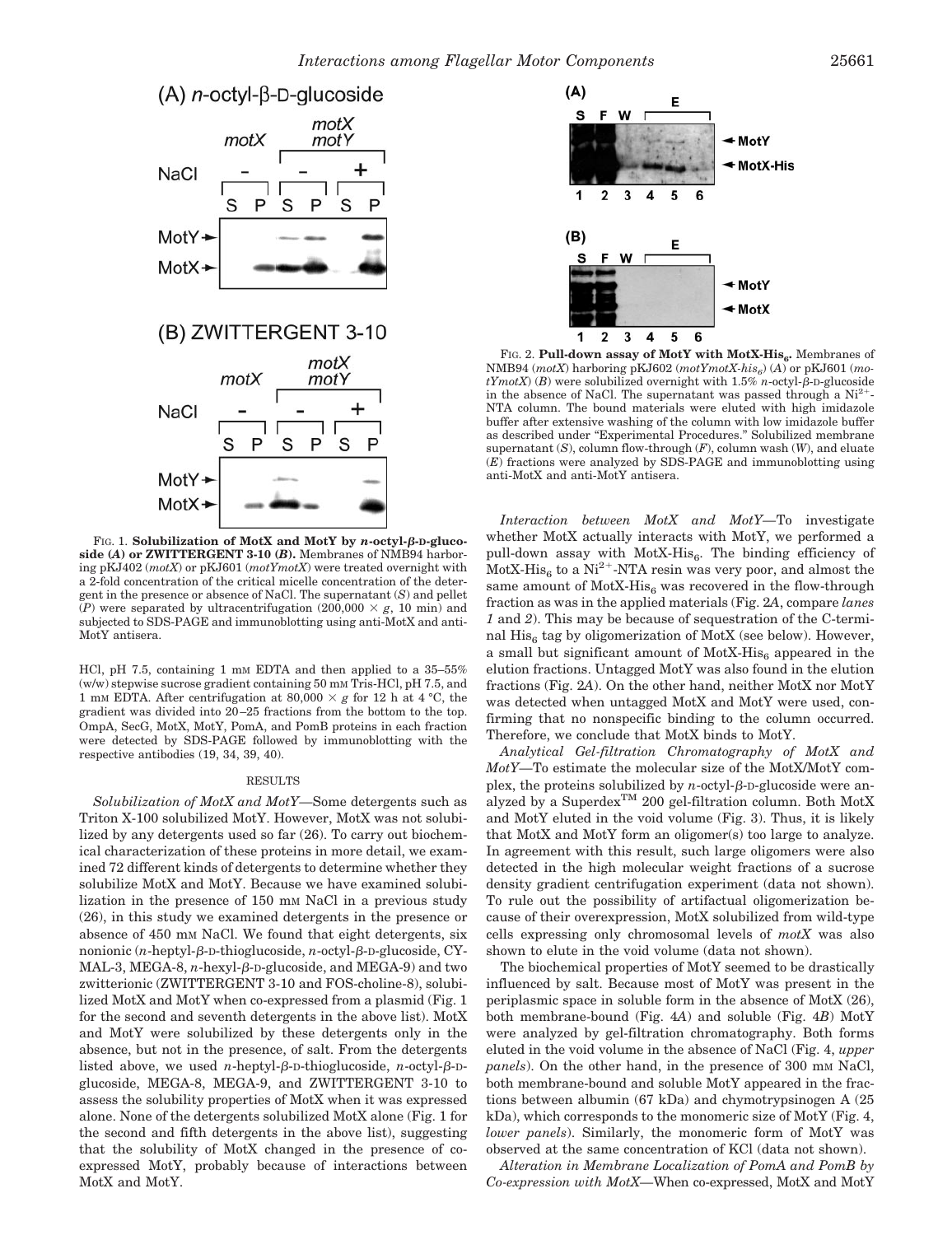

FIG. 3. **Analytical gel-filtration chromatography of MotX and MotY with a SuperdexTM 200HR 10/30 column.** The membrane fractions of VIO542 (*motY*) harboring pKJ601 (*motYmotX*) were solubilized overnight with  $1.5\%$  *n*-octyl- $\beta$ -D-glucoside, and the solubilized supernatant was separated and fractionated by the column as described under "Experimental Procedures." MotX and MotY in each elution fraction were detected by immunoblotting with anti-MotX and anti-MotY antisera after SDS-PAGE. The positions of the molecular mass markers, blue dextran (void volume) and catalase (232 kDa), are shown *below* the *panel*.



FIG. 4. **Analytical gel-filtration chromatography of MotY with or without salt.** After VIO542 (*motY*) cells harboring pIO6 (*motY*) were disrupted by sonication, the soluble and membrane fractions were prepared in the presence or absence of NaCl. *A*, the membrane fractions of VIO542 (*motY*) cells harboring pIO6 (*motY*) were solubilized with  $1.5\%$  *n*-octyl- $\beta$ -D-glucoside overnight without NaCl or with 300 mm NaCl. The detergent-solubilized fractions were separated and fractionated by gel-filtration chromatography with a  $\rm{Superdex}^{TM}$  200HR 10/30 column as described under "Experimental Procedures." *B*, the soluble fractions were analyzed. Mot $\overline{Y}$  in each of the elution fractions was detected by immunoblotting with anti-MotY antiserum after SDS-PAGE. The positions of the molecular mass markers, blue dextran (void volume), ferritin (440 kDa), catalase (232 kDa), albumin (67 kDa), and chymotrypsinogen A (25 kDa), are shown *below* the *panels*.

are detected in the outer membrane fraction after sucrose density gradient ultracentrifugation. In contrast, in the absence of MotY, MotX is detected in intermediate fractions between the inner and outer membrane fractions (26). When PomA, PomB, MotX, and MotY are expressed, MotX and MotY are mainly found in the outer membrane fractions, whereas PomA and PomB are present in the inner membrane fractions (26).

To test whether MotX and/or MotY affect membrane localization of the PomA/PomB complex, we carried out sucrose density gradient centrifugation experiments. The model organism *E. coli* was used because methods for the separation of the inner and outer membranes of *V. alginolyticus* are not as well established. OmpA and SecG were used as the diagnostic marker proteins for the outer and inner membranes, respectively. PomA and PomB were detected in the inner membrane fractions in the absence of both MotX and MotY (Fig. 5*A*).

Next, *E. coli* cells expressing PomA, PomB, and either MotX or MotY were fractionated (Fig. 5, *B* and *C*). When PomA, PomB, and MotX were co-expressed, they were all detected in intermediate fractions between the inner and outer membrane fractions. On the other hand, when PomA, PomB, and MotY were co-expressed, MotY was found in the outer membrane, whereas PomA and PomB were detected in the inner membrane fractions. These results suggest that MotX, but not



FIG. 5. **Membrane localization of PomA, PomB, MotX, and MotY in** *E. coli* **JM109 harboring pYA303 (***pomAB***) (***A***), pMO711 (***motXpomAB***) (***B***), or pMO712 (***motYpomAB***) (***C***).** OmpA and SecG were used as the diagnostic marker proteins for the outer and inner membranes, respectively. Membrane preparations were analyzed by sucrose density gradient centrifugation followed by fractionation into 25 or 20 fractions. PomA, PomB, MotX, MotY, OmpA, and SecG in each fraction were analyzed by immunoblotting after SDS-PAGE. OmpA and SecG were detected in fractions 7–12 and 13–18 (*A*), 2–7 and 9–14 (*B*), and 2–7 and 8–13 (*C*), respectively. PomA, PomB, MotX, and MotY are demarcated in the fractions with *double-headed arrows*.

MotY, affects membrane localization of PomA and PomB. PomB was detected in the inner membrane fractions when it was expressed by itself (Fig. 6*A*). When PomB was co-expressed with MotX, PomB was detected in the same intermediate fractions as MotX, even in the absence of PomA (Fig. 6*B*). Coexpressed MotX did not affect membrane localization of PomA in the absence of PomB (data not shown), suggesting that in the absence of MotY, MotX binds to PomB but not to PomA.

#### DISCUSSION

Several observations have suggested that MotX interacts with MotY, although no direct evidence for such an interaction has been obtained (19, 23, 26). In this study, we attempted to characterize the biochemical properties of MotX and MotY in more detail. We searched for conditions under which detergents can solubilize these proteins. We tried 72 different kinds of detergents and found that co-expressed MotX and MotY were solubilized by eight different detergents in the absence of salt. In contrast, MotX alone was not solubilized by these detergents at all, indicating that MotY strongly affects the solubility of MotX. Pull-down assay showed that untagged MotY co-eluted with  $MotX-His<sub>6</sub>$ , indicating a direct interaction between these proteins. Because overexpression of MotX can suppress a series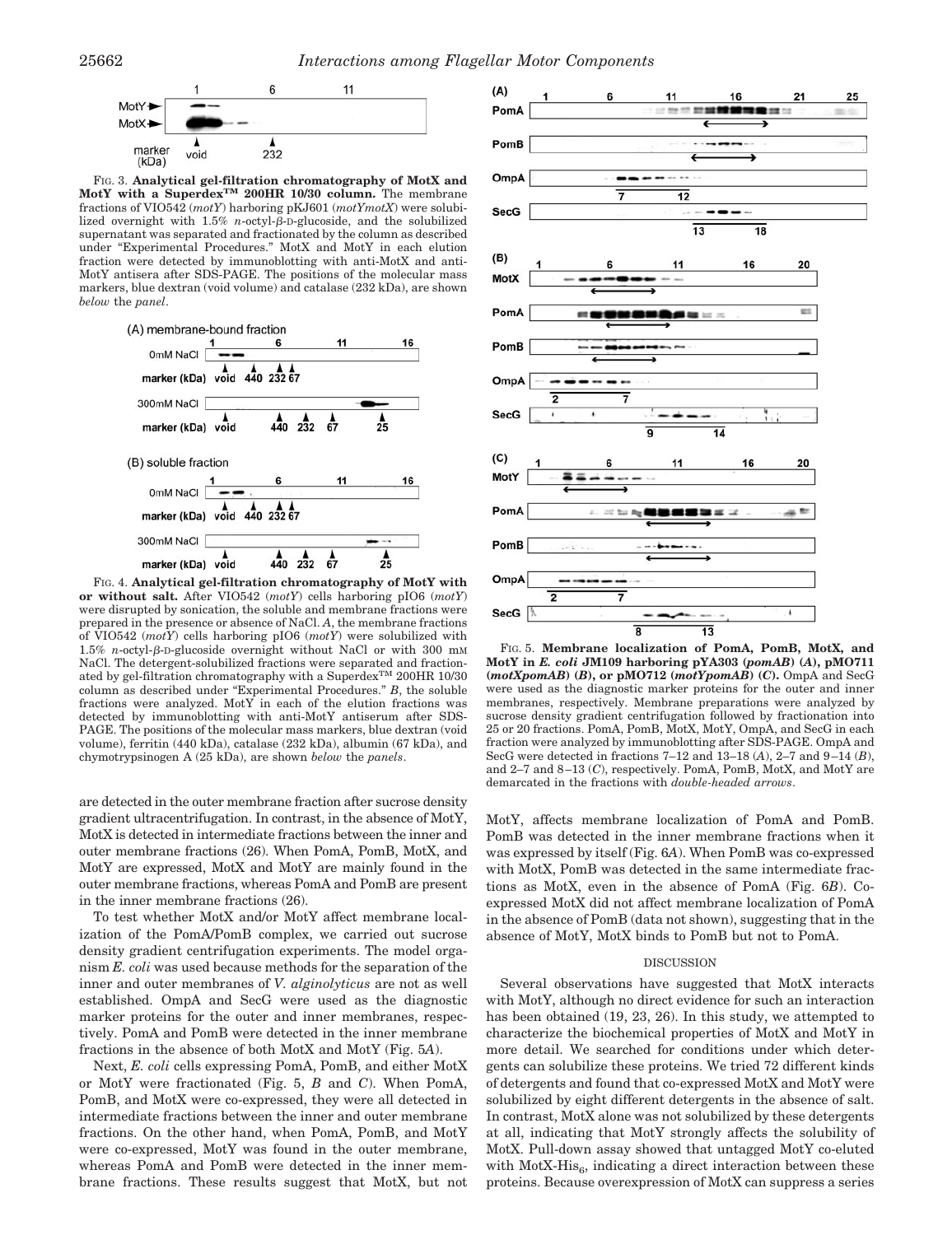

FIG. 6. **Membrane localization of PomB and MotX in** *E. coli* **JM109 harboring pSK603 (***pomB***) (***A***) or pMO722 (***motXpomB***) (***B***).** OmpA and SecG were used as the diagnostic marker proteins for the outer and inner membranes, respectively. Membrane preparations were analyzed by sucrose density gradient centrifugation followed by fractionation into 23 or 21 fractions. PomB, MotX, OmpA, and SecG in each fraction were analyzed by immunoblotting after SDS-PAGE. OmpA and SecG were detected in fractions 3–8 and 11–16 (*A*) and 3–8 and 9–14 (*B*), respectively. PomB and MotX are demarcated in the fractions with *double-headed arrows*.

of *motY* mutations (19), it is suggested that MotY is involved in the proper targeting of MotX to the flagellar motor rather than in torque generation. In fact, MotX fails to localize to the outer membrane in the absence of MotY (26).

Analytical gel-filtration chromatography showed that MotX and MotY, either expressed from a plasmid or from the chromosome, eluted in the void volume, suggesting that MotX and MotY together form a large oligomeric structure(s). At the moment, it is not clear whether the MotX/MotY oligomer(s) correspond to a homogeneous complex or just an aggregate(s). However, it is interesting to note that the stator protein complex also exists as a large oligomer consisting of at least four PomA (MotA) and two PomB (MotB) proteins (21, 41, 42).

It has been reported that overproduction of MotX is lethal to *E. coli* cells and that cell death caused by overproduction of MotX was dependent on the external NaCl or KCl concentration (23). The oligomeric state of MotY is also strongly influenced by salt concentration; it is monomeric in the presence of 300 mM NaCl or KCl, but it forms a large oligomeric structure(s) in the absence of salt and elutes in the void volume by gel-filtration chromatography (Fig. 4). Detergents that were able to solubilize the MotX/MotY complex worked only in the absence of salt (Fig. 1). Thus, salt concentration appears to be a key factor for the conformation and/or the oligomeric state of MotX, MotY, and the MotX/MotY complex.

We have shown previously that when expressed alone, MotX is not fractionated with the inner or the outer membrane (26). Thus, MotX exhibits different cellular locations depending on whether or not MotY is present. In this study, we found that in the absence of MotY, MotX altered the membrane localization of the PomA/PomB complex and PomB, but not PomA, to fractions between the inner and outer membrane in sucrose density gradient centrifugation (Figs. 5*B* and 6*B*). This result suggests strongly that MotX binds to PomB. It is not clear whether the PomA/PomB complex and PomB are detached from the membrane vesicles or whether membrane vesicles containing PomA/ PomB and PomB are isolated from those containing SecG (used as an inner membrane marker protein) and those containing OmpA (used as an outer membrane marker protein). It is possible, however, that MotX binds tightly to PomA/PomB or



FIG. 7. **Schematic illustration of motor assembly and rotation.** *i*, MotY binds to and delivers MotX to the outer membrane. *ii*, after MotX localizes to the outer membrane, the stator complex can rotate the rotor. *iii*, in the absence of MotY, MotX does not localize to the outer membrane but can still interact with PomB. The MotX/PomA/PomB complex cannot efficiently assemble to the motor. *A*, PomA; *B*, PomB; *X*, MotX; *Y*, MotY; *OM*, outer membrane; *IM*, inner membrane.

PomB, thereby pulling them toward the intermediate fraction when they are separated by sucrose density gradient centrifugation. In our previous studies of the chimeric flagellar motor, MotX and MotY have been shown to be required for the motor function if the periplasmic region of the chimeric B subunits derive from PomB (28–30). Therefore, we suggest that MotX probably binds to the periplasmic region of PomB to make a functional stator. Thus, the interaction between PomB and MotX is physiologically relevant to the torque generation process, and therefore, MotX probably forms a part of the stator of the sodium ion-driven flagellar motor in *Vibrio* sp.

Based on the available information, we propose a mechanism of assembly and a functional state of the stator complex of sodium ion-driven motor (Fig. 7). (i) MotX forms a complex with MotY, which is then targeted to the outer membrane. (ii) MotX associated with the outer membrane interacts with the PomA/ PomB complex in the inner membrane through the periplasmic region of PomB to produce torque. At the moment, we cannot rule out the possibility that MotY is dissociated from the complex because even in the absence of MotY, a less functional stator is formed by overproduction of MotX (19). It is likely, however, that MotY remains with MotX in the complex because MotX and MotY are fractionated together with the outer membrane when all of the four components are expressed (26). (iii) If MotY is absent, the MotX/PomA/PomB complex does not efficiently localize to an appropriate position in relation to the motor; therefore, the motor does not rotate fully.

*Acknowledgments—*We thank Hiroshi Nikaido (University of California, Berkeley) and Ikuro Kawagishi (Nagoya University) for stimulating discussions and encouragement and Tohru Minamino (Osaka University) and Hedda Ferris (Yale University) for careful reading of the manuscript and suggestions.

#### REFERENCES

- 1. Blair, D. F. (1995) *Annu. Rev. Microbiol.* **49,** 489–522
- 2. Imae, Y., and Atsumi, T. (1989) *J. Bioenerg. Biomembr.* **21,** 705–716
- 3. Macnab, R. (1996) in *Escherichia coli and Salmonella* (Neidhardt, F. C., ed) pp.
- 123–145, 2nd Ed., American Society for Microbiology, Washington, D. C. 4. Derosier, D. J. (1998) *Cell* **93,** 17–20
- 5. Dean, G. D., Macnab, R. M., Stader, J., Matsumura, P., and Burks, C. (1984) *J. Bacteriol.* **159,** 991–999
- 6. Stader, J., Matsumura, P., Vacante, D., Dean, G. E., and Macnab, R. M. (1986) *J. Bacteriol.* **166,** 244–252
- 7. Zhou, J. D., Fazzio, R. T., and Blair, D. F. (1995) *J. Mol. Biol.* **251,** 237–242
- 8. Zhou, J., Sharp, L. L., Tang, H. L., Lloyd, S. A., Billings, S., Braun, T. F., and Blair, D. F. (1998) *J. Bacteriol.* **180,** 2729–2735
- 9. Chun, S. Y., and Parkinson, J. S. (1988) *Science* **239,** 276–278
- 10. De Mot, R., and Vanderleyden, J. (1994) *Mol. Microbiol.* **12,** 333–334
- 11. Blair, D. F., and Berg, H. C. (1990) *Cell* **60,** 439–449
- 12. Sharp, L. L., Zhou, J. D., and Blair, D. F. (1995) *Biochemistry* **34,** 9166–9171
- 13. Stolz, B., and Berg, H. C. (1991) *J. Bacteriol.* **173,** 7033–7037
- 14. Atsumi, T., McCarter, L., and Imae, Y. (1992) *Nature* **355,** 182–184
- 15. Kawagishi, I., Maekawa, Y., Atsumi, T., Homma, M., and Imae, Y. (1995) *J. Bacteriol.* **177,** 5158–5160
- 16. Yorimitsu, T., and Homma, M. (2001) *Biochim. Biophys. Acta* **1505,** 82–93
- 17. Asai, Y., Kojima, S., Kato, H., Nishioka, N., Kawagishi, I., and Homma, M. (1997) *J. Bacteriol.* **179,** 5104–5110
- 18. Furuno, M., Nishioka, N., Kawagishi, I., and Homma, M. (1999) *Microbiol. Immunol.* **43,** 39–43
- 19. Okabe, M., Yakushi, T., Asai, Y., and Homma, M. (2001) *J. Biochem.* (*Tokyo*) **130,** 879–884
- 20. Okunishi, I., Kawagishi, I., and Homma, M. (1996) *J. Bacteriol.* **178,**